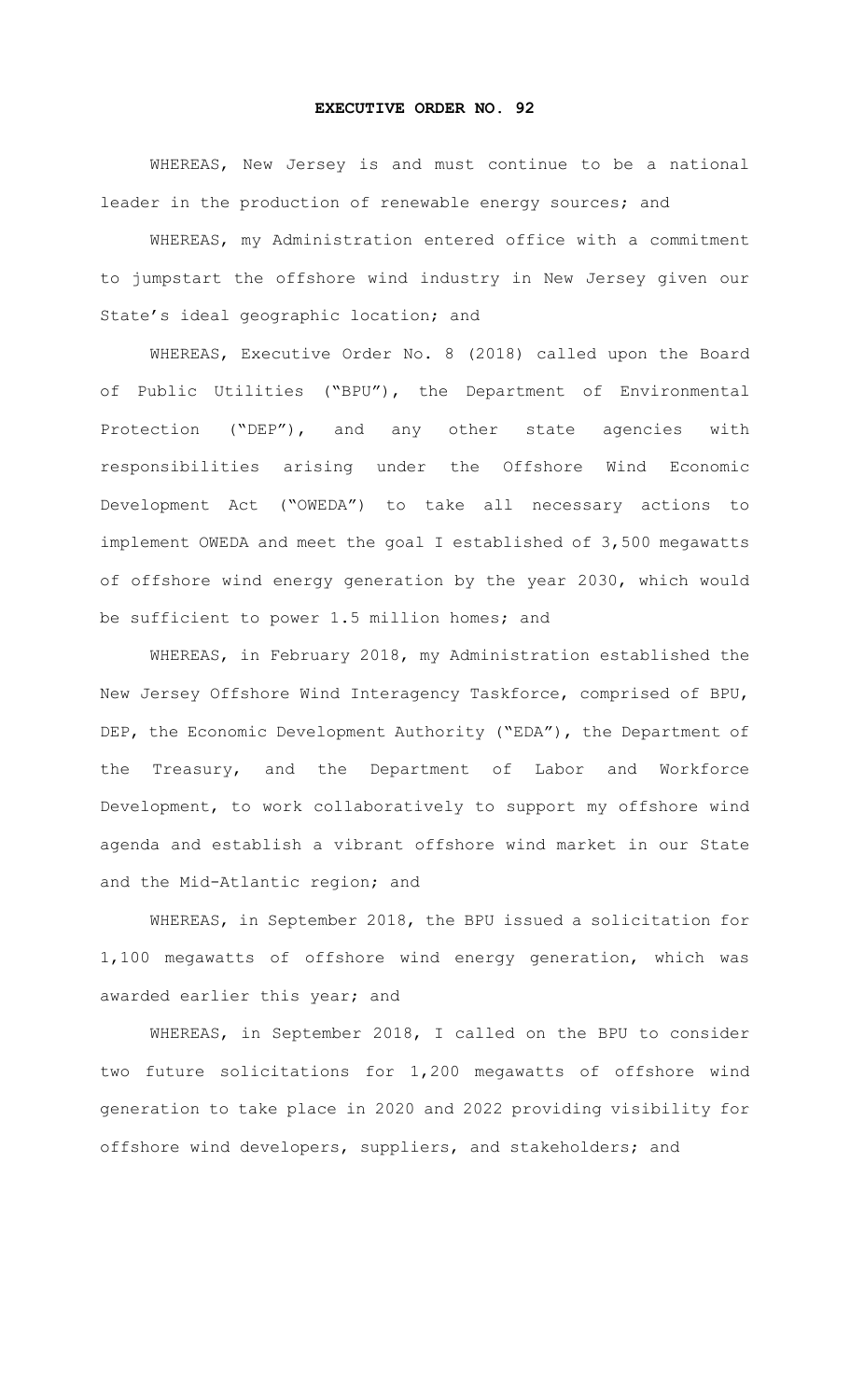WHEREAS, in September 2018, the EDA issued a Request for Ideas to encourage industry investment by seeking information from qualified entities regarding the development of offshore wind port infrastructure; and

WHEREAS, in January 2019, the BPU adopted the Offshore Wind Energy Certificate funding rule, which establishes the process by which an offshore wind program is funded and how revenues earned from each project flow back to ratepayers; and

WHEREAS, in January 2019, the EDA opened applications for its Offshore Wind Tax Credit Program intended to attract investment into New Jersey's offshore wind industry; and

WHEREAS, in April 2019, my Administration announced the creation of a New Jersey Offshore Wind Supply Chain Registry that will enable investors exploring offshore wind-related projects in our State to find New Jersey-based companies to partner with or purchase from; and

WHEREAS, three months ago, I signed Executive Order No. 79 (2019) and established a Council for the Wind Innovation and New Development Institute, which will develop a plan for the creation of a hub for the burgeoning offshore wind industry in the Northeast region and our State; and

WHEREAS, the EDA recently launched its proposal for an Offshore Wind Technical Assistance Program to support local companies to develop the skills and competencies needed to participate in the offshore wind industry; and

WHEREAS, my Administration continues to engaged in outreach with New Jersey's fishing industry and conservation community to facilitate responsible offshore wind development that considers the needs of New Jersey's commercial and recreational fishing industries and ensures that natural resources are protected

2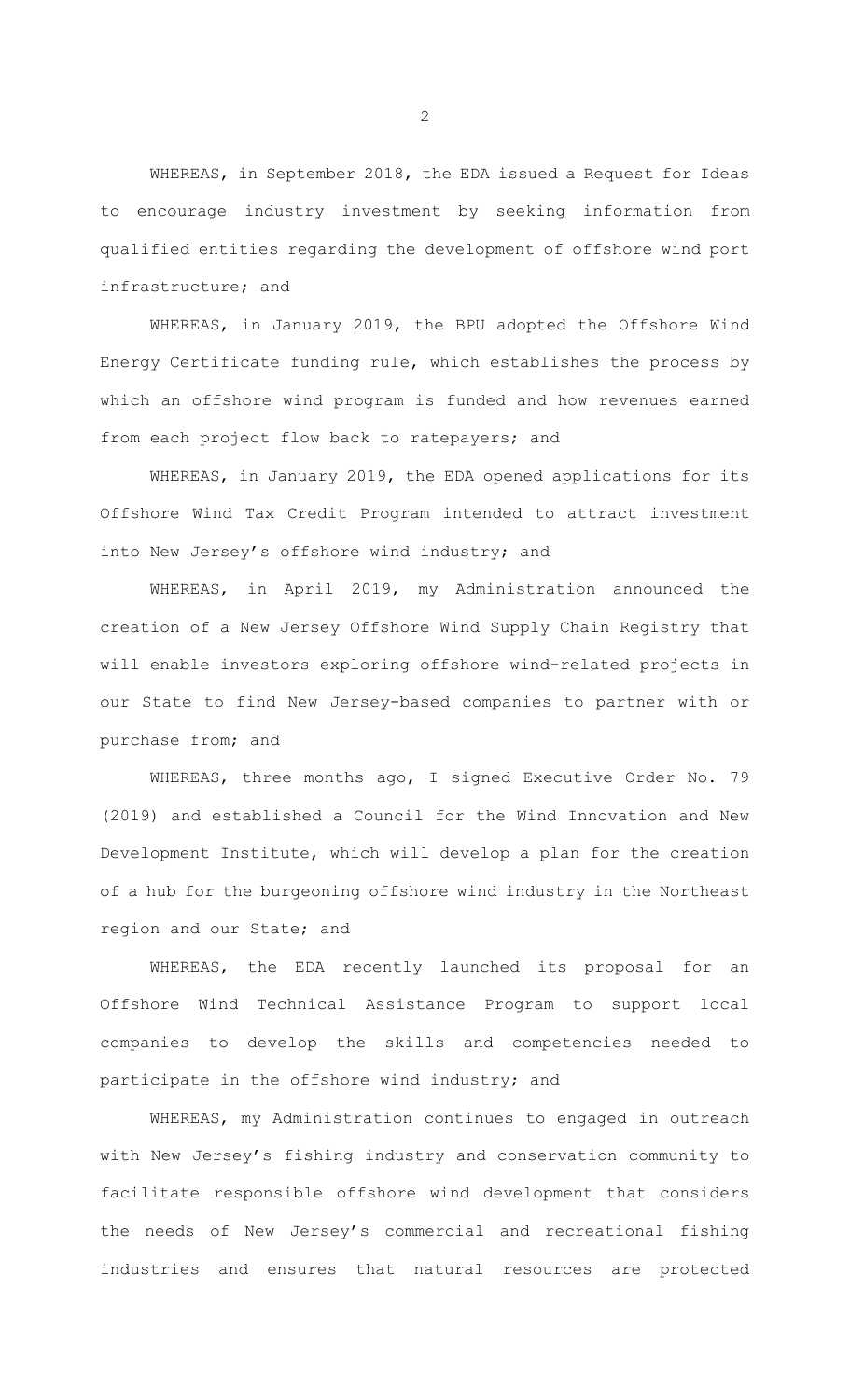throughout all stages of offshore wind energy development and generation; and

WHEREAS, because of these efforts, offshore wind development is a growing economic sector in the State with increases in supply chain presence, private investment in ports, workforce development efforts, and research and development for offshore wind industry and labor; and

WHEREAS, offshore wind has the potential to deliver the scale of clean, renewable energy generation needed to meet the State's goals of 50 percent renewable energy by 2030 and 100 percent clean energy by 2050, in addition to creating a significant number of good-paying jobs; and

WHEREAS, expanding the State's offshore wind energy generation goals will ensure we achieve these clean energy goals and further strengthen New Jersey's economy;

NOW, THEREFORE, I, PHILIP D. MURPHY, Governor of the State of New Jersey, by virtue of the authority vested in me by the Constitution and by the Statutes of this State, do hereby ORDER and DIRECT:

1. Paragraph 1 of Executive Order No. 8 (2018), which established a goal of 3,500 megawatts of offshore wind energy generation by the year 2030, is hereby rescinded.

2. The BPU, the DEP, and all other New Jersey state agencies with responsibilities arising under OWEDA shall take all necessary actions to implement OWEDA in order to promote and realize the development of wind energy off the coast of New Jersey to meet a goal of 7,500 megawatts of offshore wind energy generation by the year 2035.

3. All other provisions of Executive Order No. 8 (2018) shall remain in full force and effect.

3